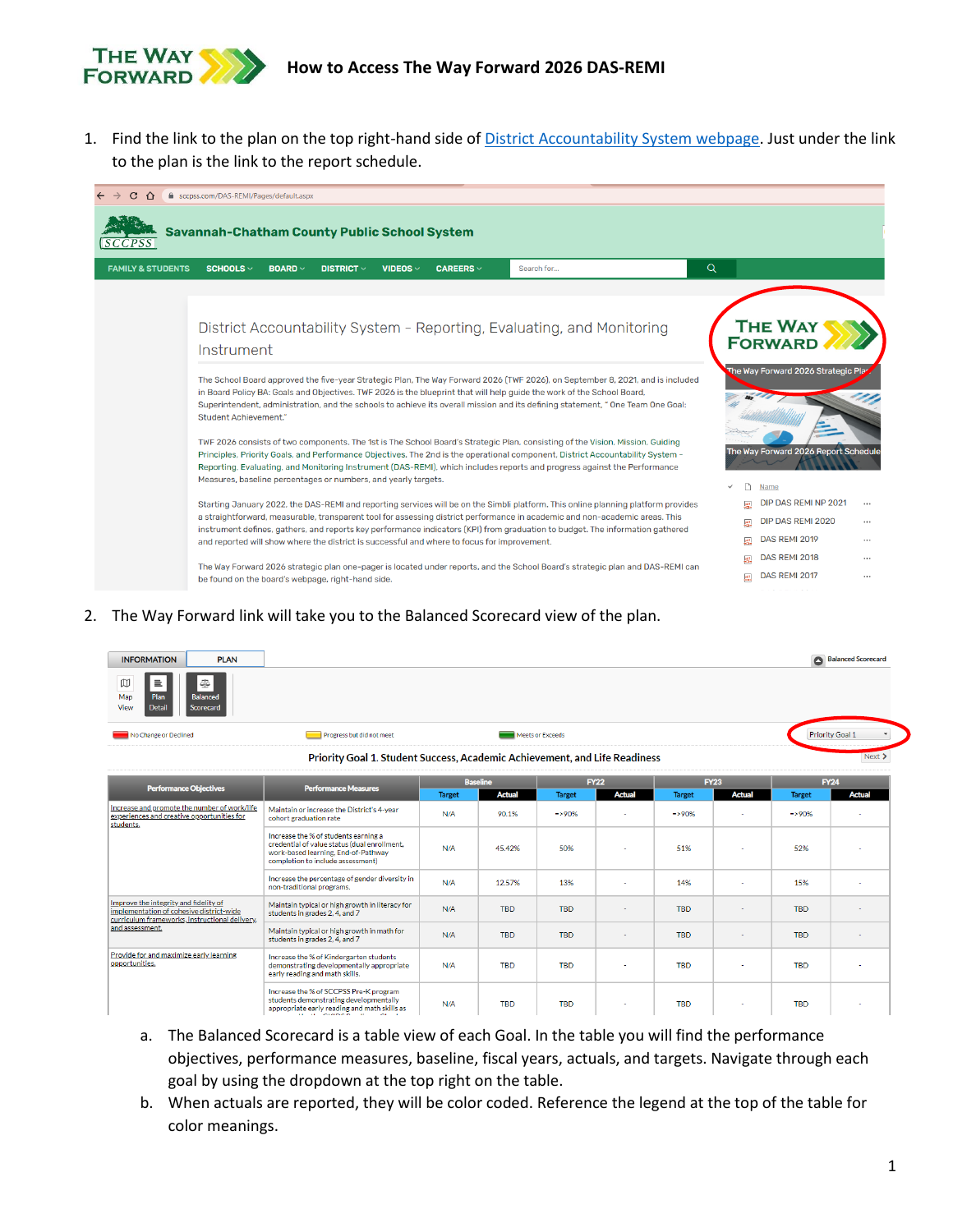3. If an actual has been reported, click the underlined performance objective to view the associated report.

| <b>INFORMATION</b><br><b>PLAN</b>                                                                      |                                                                                                                                                                  |               |                 |                  |               |               |               |               | Balanced Scorecard            |
|--------------------------------------------------------------------------------------------------------|------------------------------------------------------------------------------------------------------------------------------------------------------------------|---------------|-----------------|------------------|---------------|---------------|---------------|---------------|-------------------------------|
| ΙW<br>亖<br>₫<br>Map<br>Plan<br>Balanced<br><b>View</b><br>Detail<br>Scorecard                          |                                                                                                                                                                  |               |                 |                  |               |               |               |               |                               |
| No Change or Declined                                                                                  | Progress but did not meet                                                                                                                                        |               |                 | Meets or Exceeds |               |               |               |               | Priority Goal 1<br>$\check{}$ |
|                                                                                                        | Priority Goal 1. Student Success, Academic Achievement, and Life Readiness                                                                                       |               |                 |                  |               |               |               |               | $Next$ >                      |
|                                                                                                        |                                                                                                                                                                  |               | <b>Baseline</b> |                  | <b>FY22</b>   |               | <b>FY23</b>   |               | <b>FY24</b>                   |
|                                                                                                        | <b>Performance Measures</b>                                                                                                                                      | <b>Target</b> | <b>Actual</b>   | <b>Target</b>    | <b>Actual</b> | <b>Target</b> | <b>Actual</b> | <b>Target</b> | <b>Actual</b>                 |
| ncrease and promote the number of work/life<br>experiences and creative opportunities for<br>students. | Maintain or increase the District's 4-year<br>cohort graduation rate                                                                                             | N/A           | 90.1%           | $=$ >90%         | $\sim$        | $=$ >90%      | ۰             | $=$ >90%      |                               |
|                                                                                                        | Increase the % of students earning a<br>credential of value status (dual enrollment,<br>work-based learning, End-of-Pathway<br>completion to include assessment) | N/A           | 45.42%          | 50%              | $\sim$        | 51%           | ٠             | 52%           | $\sim$                        |
|                                                                                                        | Increase the percentage of gender diversity in                                                                                                                   | N/A           | 12.57%          | 13%              | $\sim$        | 14%           |               | 15%           | ۰                             |

non-traditional programs

a. When the performance objective is clicked, a separate window will open to show the details within the objective. Click on the performance objective title to open up a detailed performance measures table.



- b. In the table you will find the measures, years, targets, actuals, notes, and results. At the bottom of the table is where you will find the reports associated with any actuals within the objective.<br>- Priority Goal 1-Student Success, Academic Achievement, and Life Readiness
	- Performance Objective A-Increase and promote the number of work life experiences and creative opportunities for students.

| <b>Performance Measures</b>                                                                                                                    |                 |               |               |   |   |                  |
|------------------------------------------------------------------------------------------------------------------------------------------------|-----------------|---------------|---------------|---|---|------------------|
| <b>Description</b>                                                                                                                             | <b>Year</b>     | <b>Target</b> | <b>Actual</b> |   |   | <b>Result</b>    |
| Maintain or increase the District's 4-year cohort graduation rate                                                                              | <b>Baseline</b> | N/A           | 90.1%         |   |   |                  |
|                                                                                                                                                | <b>FY22</b>     | $=$ >90%      | 91.21%        | ø | ● | Meets or Exceeds |
|                                                                                                                                                | FY23            | $=$ >90%      | ä,            |   |   | J.               |
|                                                                                                                                                | FY24            | $=$ >90%      | ×,            |   |   |                  |
|                                                                                                                                                | <b>FY25</b>     | $=$ >90%      | ×,            |   |   |                  |
|                                                                                                                                                | FY26            | $=$ >90%      |               |   |   | ï                |
| Increase the % of students earning a credential of value status (dual<br>enrollment, work-based learning, End-of-Pathway completion to include | <b>Baseline</b> | N/A           | 45.42%        |   |   |                  |
| assessment)                                                                                                                                    | FY22            | 50%           | ä,            |   |   |                  |
|                                                                                                                                                | FY23            | 51%           | ä,            |   |   | i,               |
|                                                                                                                                                | FY24            | 52%           | ×             |   |   |                  |
|                                                                                                                                                | FY25            | 53%           | ä,            |   |   |                  |
|                                                                                                                                                | FY26            | 54%           |               |   |   |                  |
| Increase the percentage of gender diversity in non-traditional programs.                                                                       | <b>Baseline</b> | N/A           | 12.57%        |   |   |                  |
|                                                                                                                                                | <b>FY22</b>     | 13%           | ä,            |   |   |                  |
|                                                                                                                                                | FY23            | 14%           | ä,            |   |   |                  |
|                                                                                                                                                | FY24            | 15%           | ÷,            |   |   |                  |
|                                                                                                                                                | FY25            | 16%           | ×             |   |   |                  |
|                                                                                                                                                | <b>FY26</b>     | 17%           |               |   |   | ä,               |